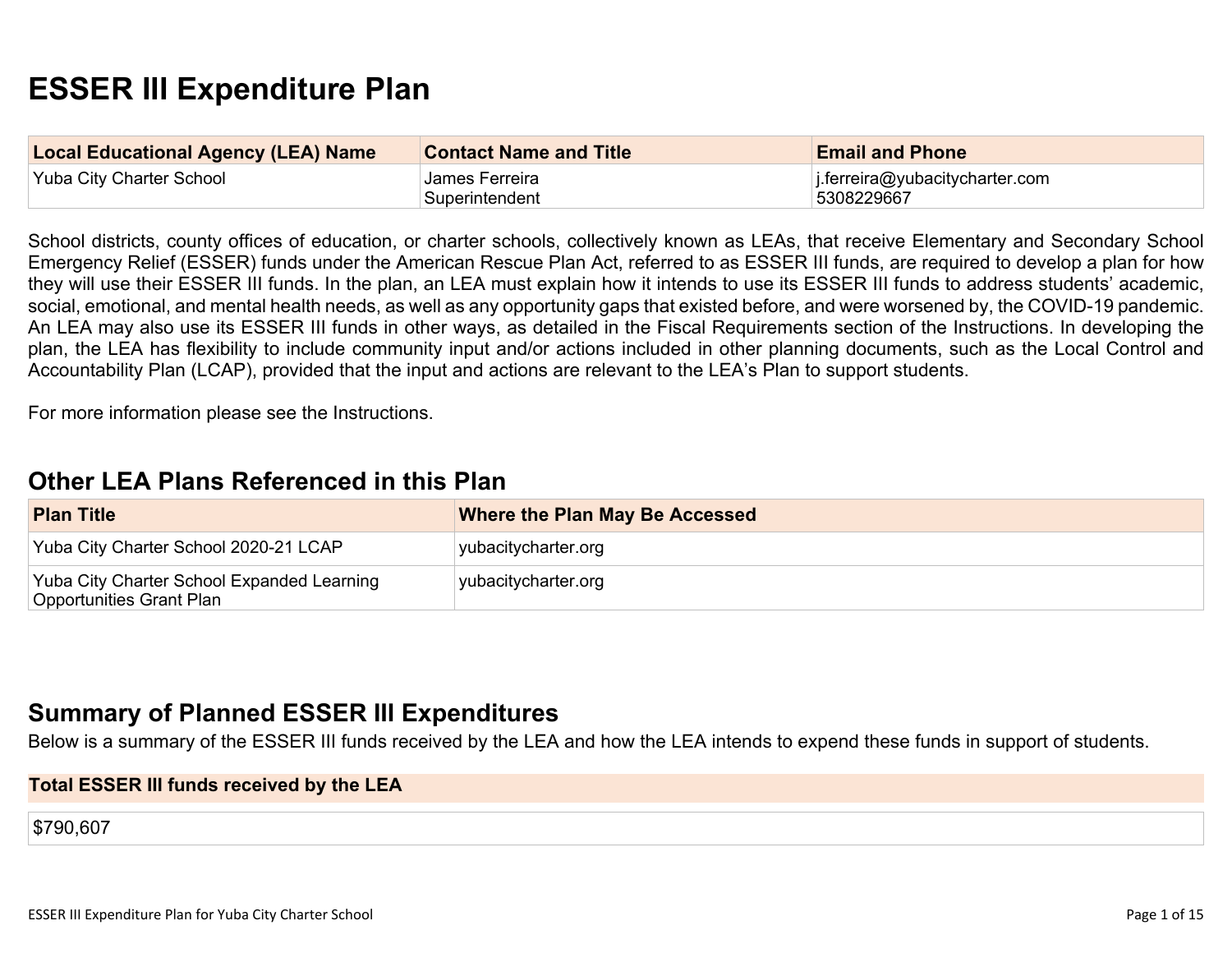| <b>Plan Section</b>                                                                      | <b>Total Planned ESSER III</b> |
|------------------------------------------------------------------------------------------|--------------------------------|
| Strategies for Continuous and Safe In-Person Learning                                    | 5502,914                       |
| Addressing Lost Instructional Time (a minimum of 20 percent of the LEAs ESSER III funds) | \$287,693                      |
| Use of Any Remaining Funds                                                               |                                |

### **Total ESSER III funds included in this plan**

\$790,607

# **[Community Engagement](#page-10-0)**

An LEA's decisions about how to use its ESSER III funds will directly impact the students, families, and the local community. The following is a description of how the LEA meaningfully consulted with its community members in determining the prevention and mitigation strategies, strategies to address the academic impact of lost instructional time, and any other strategies or activities to be implemented by the LEA. In developing the plan, the LEA has flexibility to include input received from community members during the development of other LEA Plans, such as the LCAP, provided that the input is relevant to the development of the LEA's ESSER III Expenditure Plan.

For specific requirements, including a list of the community members that an LEA is required to consult with, please see the Community Engagement section of the Instructions.

A description of the efforts made by the LEA to meaningfully consult with its required community members and the opportunities provided by the LEA for public input in the development of the plan.

Yuba City Charter School has conducted extensive outreach to all stakeholders through public meetings which included the YCCS Board, Parent Advisory Committee, ELAC, DELAC, and community public meetings to consult with all stakeholders in determining the prevention and mitigation strategies, strategies to address the academic impact of lost instructional time, and other strategies for mitigating student learning and social emotional development. Written notices, phone dialer messages, and email messages were used to inform the public of meeting dates and times. Virtual attendance is available for all stakeholders if that is their preference. To ensure that all parents have access to virtual meetings, every student has been issued a school Chromebook for use at home for school work, but also as an effective means of communication with parents and families. Efforts to solicit community input regarding plans for students to learn in a safe, supportive, and engaging environment began in the spring with Local Control and Accountability Plan (LCAP), Learning Continuity Plan (LCP), and Expanded ESSER III Expenditure Plan for Yuba City Charter School. Yuba City Charter engaged in meaningful consultation during staff inservice days, Parent Advisory Committee meetings, ELAC/DELAC meetings, and open LCAP input meetings. Yuba City Charter School also administered the Healthy Kids Survey to all students, families, and staff. All community input received from the 2021-22 LCAP and ELOG development was reviewed and influenced the development of the ESSER III Expenditure Plan. Special accommodations were made to receive input from those with and without access to technology.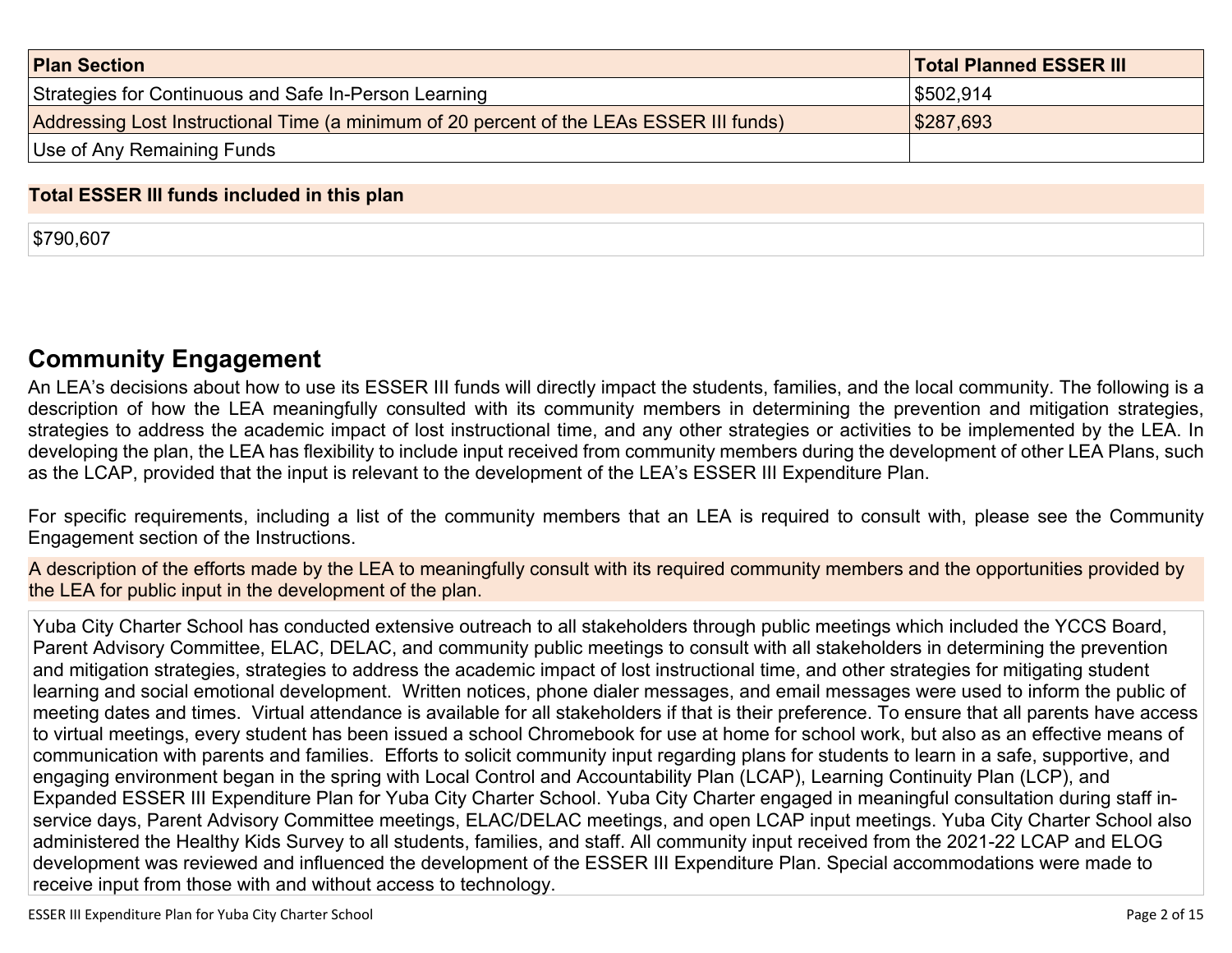## A description of how the development of the plan was influenced by community input.

The YCCS ESSER III Planning Team used an existing timeline to meet consistently at strategic intervals to institute meaningful community engagement opportunities, identify relevant metrics, create a comprehensive needs assessment, conduct a needs analysis, and suggest actions or services to address identified needs. This was accomplished by consolidating meetings. Public hearings, planning meetings, ELAC/DELAC meetings, and PAC meetings are held in conjunction with the monthly meeting of the Board. This provides convenience for stakeholders and assurance of timely notification of meeting days and times to encourage the greatest amount of participation. The Planning Team undertook to gain a deeper understanding of needs through community engagement and the disaggregation of data as the driving force behind all decisions made in the development of the ESSER III Expenditure Plan. Through this process, the Planning Team identified four broad areas of need articulated from a wide range of voices representing a diversity of backgrounds and experiences. The four need areas identified are: 1) student learning loss, especially in the area of math and with a particular focus on students with a disability, 2) Technology and internet access, 3) social-emotional wellness, for students as well as adults, and 4) facilities improvements, primarily regarding creating safe outdoor gathering space and improving indoor sanitation. These four identified need areas informed the development of all components of the Expenditure Plan including Actions, budgets, and progress monitoring. Throughout the process, the Planning Team gave special care and attention to ensuring that all voices were being heard by returning to the Needs Assessment to maintain fidelity and accountability to those needs identified through community input. Every aspect of the Expenditure Plan directly resulted from the ongoing dialogue and analysis between community, family, students, and staff. Student and parents expressed concern that they felt that most students had lost ground in all subjects, but particularly in math. This concern was echoed in various ways by parents and staff: that students not only lost a year of learning but also are recovering from trauma. In response, the Planning Team looked to addressing both learning loss and social emotional wellness. The identification of this need lead to the development of such strategic interventions as stabilizing current staff, and creating expanded learning pathways, academic intervention, and tutoring and homework help. Multiple staff and students pointed out, the need for safe and protected outdoor dining and meeting facilities for students. This facility issue was made worse by the pandemic and the requirements of social distancing. As a result the Expenditure Plan addresses these needs. These examples demonstrate how each of the ten Actions enumerated in the Plan respond directly to needs identified with the community through strategic and inclusive listening.

# **[Actions and Expenditures to Address Student Needs](#page-12-0)**

The following is the LEA's plan for using its ESSER III funds to meet students' academic, social, emotional, and mental health needs, as well as how the LEA will address the opportunity gaps that existed before, and were exacerbated by, the COVID-19 pandemic. In developing the plan, the LEA has the flexibility to include actions described in existing plans, including the LCAP and/or Expanded Learning Opportunity (ELO) Grant Plan, to the extent that the action(s) address the requirements of the ESSER III Expenditure Plan. For specific requirements, please refer to the Actions and Expenditures to Address Student Needs section of the Instructions.

# **[Strategies for Continuous and Safe In-Person Learning](#page-12-1)**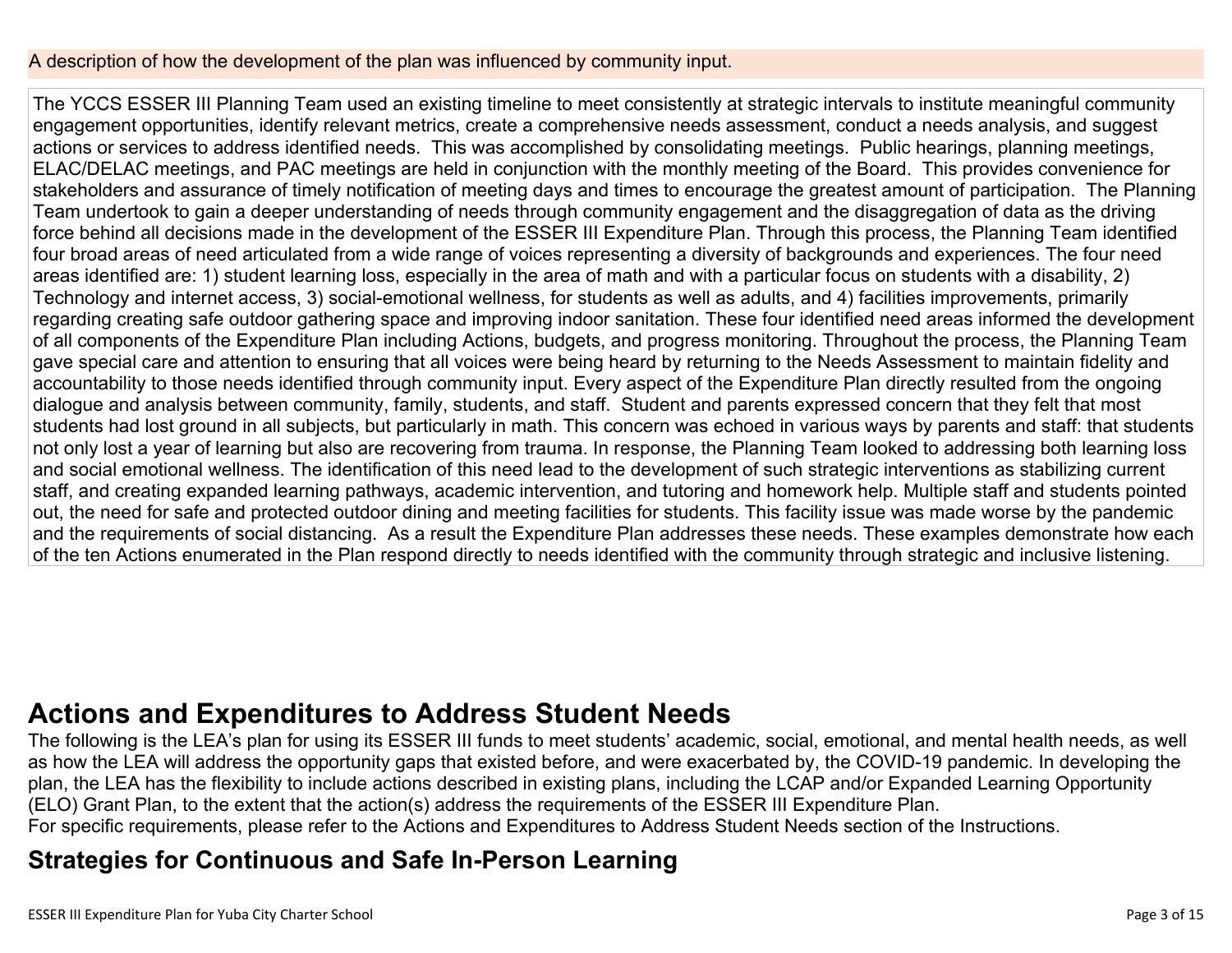A description of how the LEA will use funds to continuously and safely operate schools for in-person learning in a way that reduces or prevents the spread of the COVID-19 virus.

### **Total ESSER III funds being used to implement strategies for continuous and safe in-person learning**

| \$502,914                                                            |                                                                                |                                                                                                                                                                                                                                                  |                                                        |
|----------------------------------------------------------------------|--------------------------------------------------------------------------------|--------------------------------------------------------------------------------------------------------------------------------------------------------------------------------------------------------------------------------------------------|--------------------------------------------------------|
| <b>Plan Alignment (if</b><br>applicable)                             | <b>Action Title</b>                                                            | <b>Action Description</b>                                                                                                                                                                                                                        | <b>Planned ESSER III</b><br><b>Funded Expenditures</b> |
| Comprehensive plan<br>for In-person<br>instruction                   | Improve the quality of the<br>indoor environment and<br>sanitation.            | Provide additional staff and equipment to maintain regular<br>sanitation of all indoor spaces between classes and at<br>regular intervals each day and eliminate any negative<br>environmental impact of indoor spaces on students and<br>staff. | \$77,533                                               |
| Comprehensive Plan<br>for In-person<br>Instruction and<br>Assessment | Add and reassign staff to<br>address health and safety<br>needs.               | Hire additional staff and reassign existing staff to address<br>the health and safety needs of both students and staff.                                                                                                                          | \$360,632                                              |
| Comprehensive Plan<br>for In-Person<br>Instruction and<br>Assessment | Improve School Grounds to<br><b>Facilitate Social Distancing</b>               | Create outdoor, recreational, and dining spaces and<br>expand and improve areas to allow for the safe congregation<br>of students, families, and staff.                                                                                          | \$48,924                                               |
| Comprehensive Plan<br>for In-Person<br>Instruction and<br>Assessment | Purchase Materials,<br>Supplies, and Equipment to<br>Improve Health and Safety | Purchase materials, supplies, and equipment that provides<br>for increased health and safety including, protective<br>equipment, medical supplies, and sanitation and cleaning<br>equipment and supplies.                                        | \$15,825                                               |

# **[Addressing the Impact of Lost Instructional Time](#page-13-0)**

A description of how the LEA will use funds to address the academic impact of lost instructional time.

**Total ESSER III funds being used to address the academic impact of lost instructional time**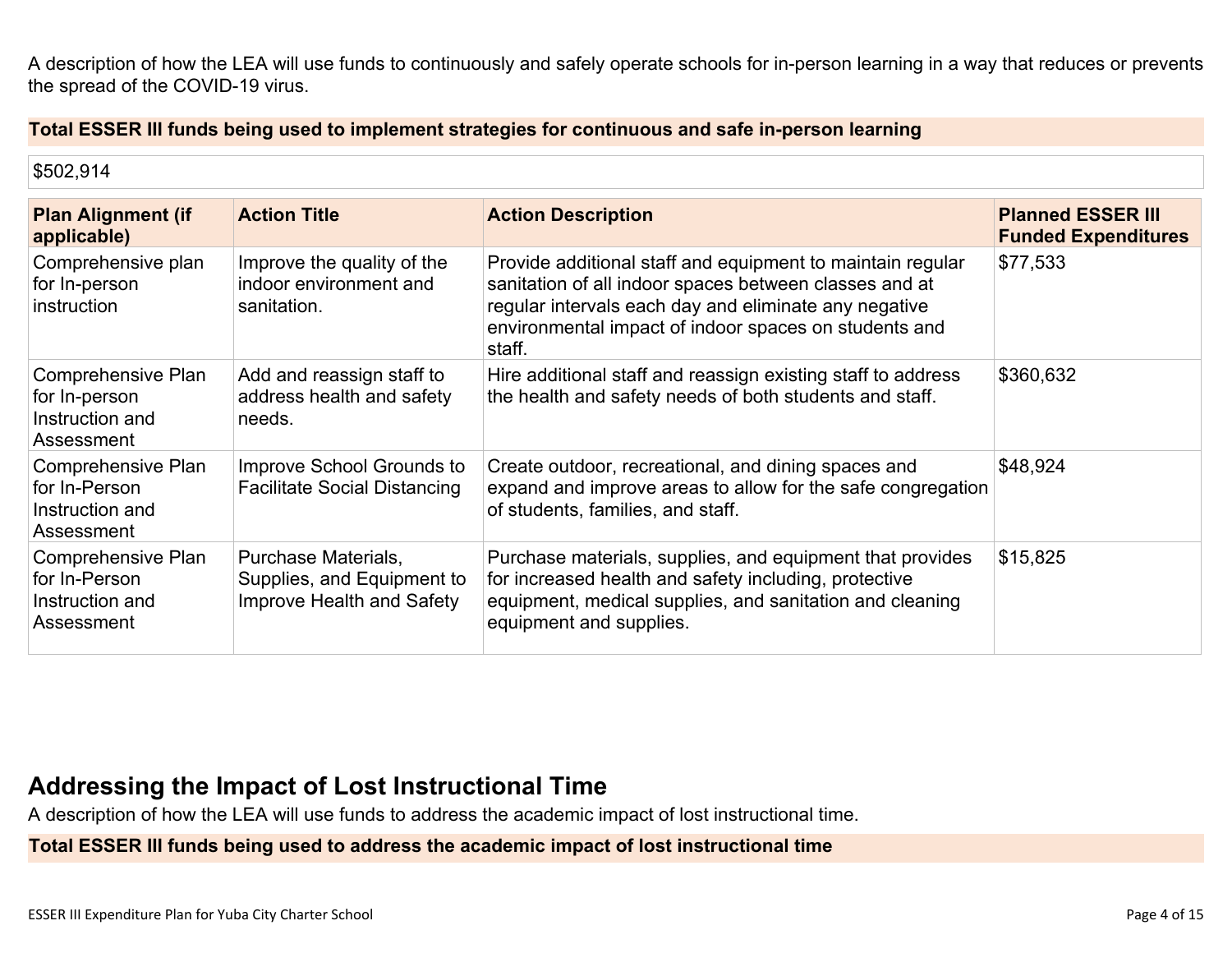| <b>Plan Alignment (if</b><br>applicable) | <b>Action Title</b>                                                                  | <b>Action Description</b>                                                                                                                                                                                                                                                                          | <b>Planned ESSER III</b><br><b>Funded Expenditures</b> |
|------------------------------------------|--------------------------------------------------------------------------------------|----------------------------------------------------------------------------------------------------------------------------------------------------------------------------------------------------------------------------------------------------------------------------------------------------|--------------------------------------------------------|
| <b>YCCS LCAP, LCP</b>                    | Maintain Continuity of<br>Services by Stabilizing<br><b>Existing Staff</b>           | Provide additional hours, recognitions, and incentives for<br>existing staff to encourage stability of current employees and<br>reduce turnover rates                                                                                                                                              | \$91,397                                               |
| <b>YCCS LCAP, LCP</b>                    | <b>Expanded Learning</b>                                                             | Provide increased opportunities for students to learn beyond<br>the regular school day including extended day,<br>summer school, academic intervention, tutoring, homework<br>help, and extracurricular activities.                                                                                | \$66,260                                               |
| <b>YCCS LCAP, LCP</b>                    | Hire Staff to Address Social-<br><b>Emotional Wellness</b>                           | Contingent on school site needs, hire additional staff or<br>increase services of existing staff to address the social-<br>emotional needs of both students and staff including social<br>workers, mental health workers, and school psychologists.                                                | \$38,439                                               |
| <b>YCCS LCAP, LCP</b>                    | <b>Provide Professional</b><br>Learning to Improve<br><b>Instructional Practices</b> | Provide professional learning opportunities for both<br>classified and certificated employees to address the social-<br>emotional, health, safety, and academic needs of students<br>with emphasis on the needs of ELD students, students with<br>disabilities, and foster, and homeless students. | \$10,000                                               |
| <b>YCCS LCAP, LCP</b>                    | <b>Purchase Supplemental</b><br>Materials to Improve<br><b>Teaching and Learning</b> | Purchase materials that improve the delivery of instruction<br>and learning including technology, supplemental<br>instructional materials, and social-emotional learning<br>curricula as needed.                                                                                                   | \$38,125                                               |
| YCCS LCAP, LCP                           | <b>Hire Staff to Address</b><br><b>Student Academic Needs</b>                        | Contingent on school site needs, hire additional staff to<br>address the academic needs of students including additional<br>instructional aides, Paraeducators, Home and Hospital<br>teachers, Intervention Teachers, Tutors, ISP Teachers, and<br>teachers for quarantined students.              | \$43,472                                               |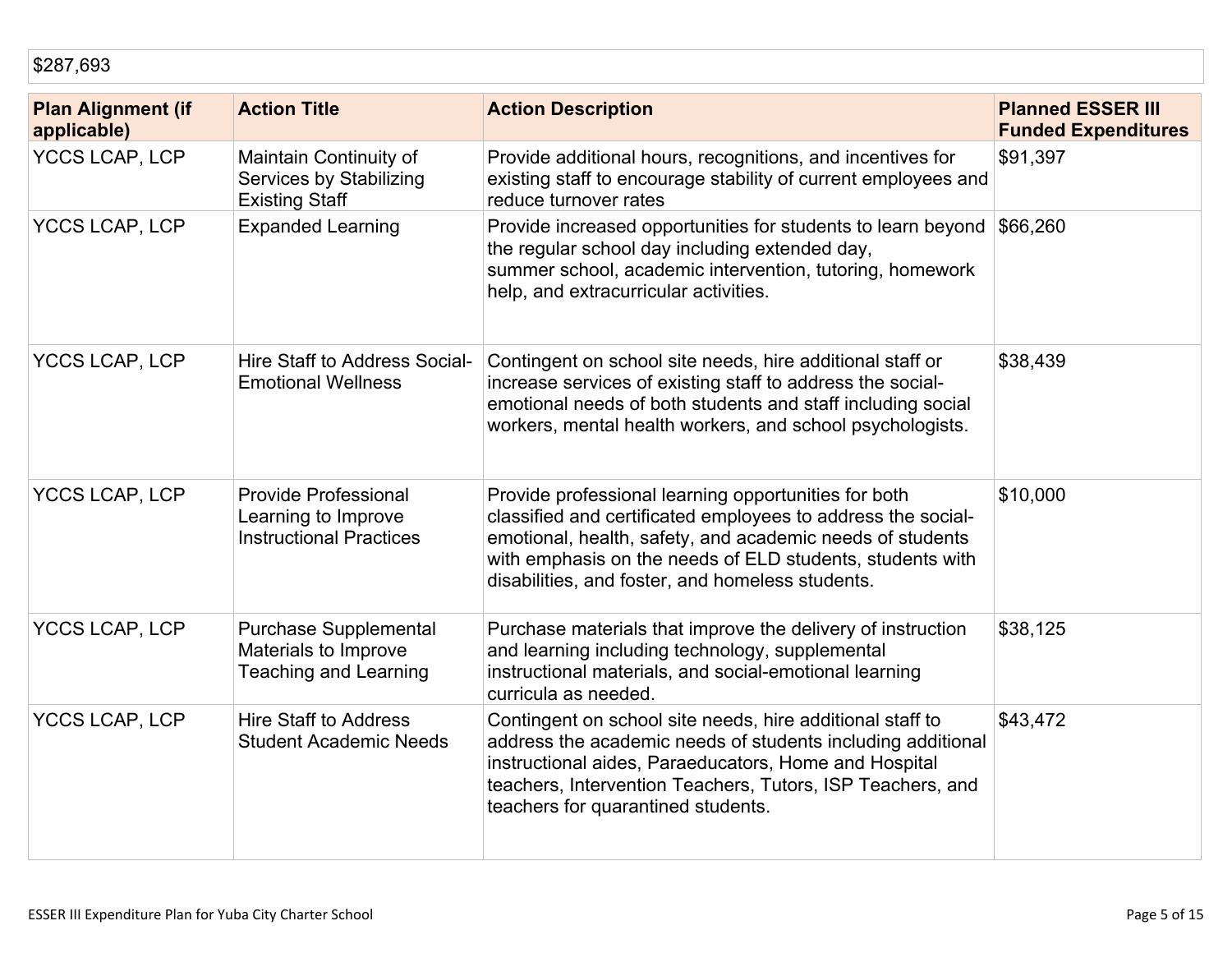# **[Use of Any Remaining Funds](#page-13-1)**

A description of the how the LEA will use any remaining ESSER III funds, as applicable.

### **Total ESSER III funds being used to implement additional actions**

| <b>Plan Alignment (if</b><br>applicable) | <b>Action Title</b> | <b>Action Description</b> | <b>Planned ESSER III</b><br><b>Funded Expenditures</b> |
|------------------------------------------|---------------------|---------------------------|--------------------------------------------------------|
|                                          |                     |                           |                                                        |

# **[Ensuring Interventions are Addressing Student Needs](#page-13-2)**

The LEA is required to ensure its interventions will respond to the academic, social, emotional, and mental health needs of all students, and particularly those students most impacted by the COVID–19 pandemic. The following is the LEA's plan for ensuring that the actions and expenditures in the plan are addressing the identified academic, social, emotional, and mental health needs of its students, and particularly those students most impacted by the COVID–19 pandemic.

| <b>Action Title(s)</b>                                | <b>How Progress will be Monitored</b>                                                                                                                                                               | <b>Frequency of Progress Monitoring</b> |
|-------------------------------------------------------|-----------------------------------------------------------------------------------------------------------------------------------------------------------------------------------------------------|-----------------------------------------|
| Improve Indoor Air Quality<br>and Overall Environment | Community surveys, scientific measure of<br>environmental impacts where applicable,<br>Facilities Inspection Tool (FIT), COVID rates,<br>Public input at stakeholder meetings and Board<br>meetings | Annually; ongoing where applicable      |
| Add Staff to Address Health<br>and Safety Needs       | Community surveys, COVID rates, Student<br>Attendance Rates, Public input at stakeholder<br>meetings and Board meetings                                                                             | Annually; ongoing where applicable      |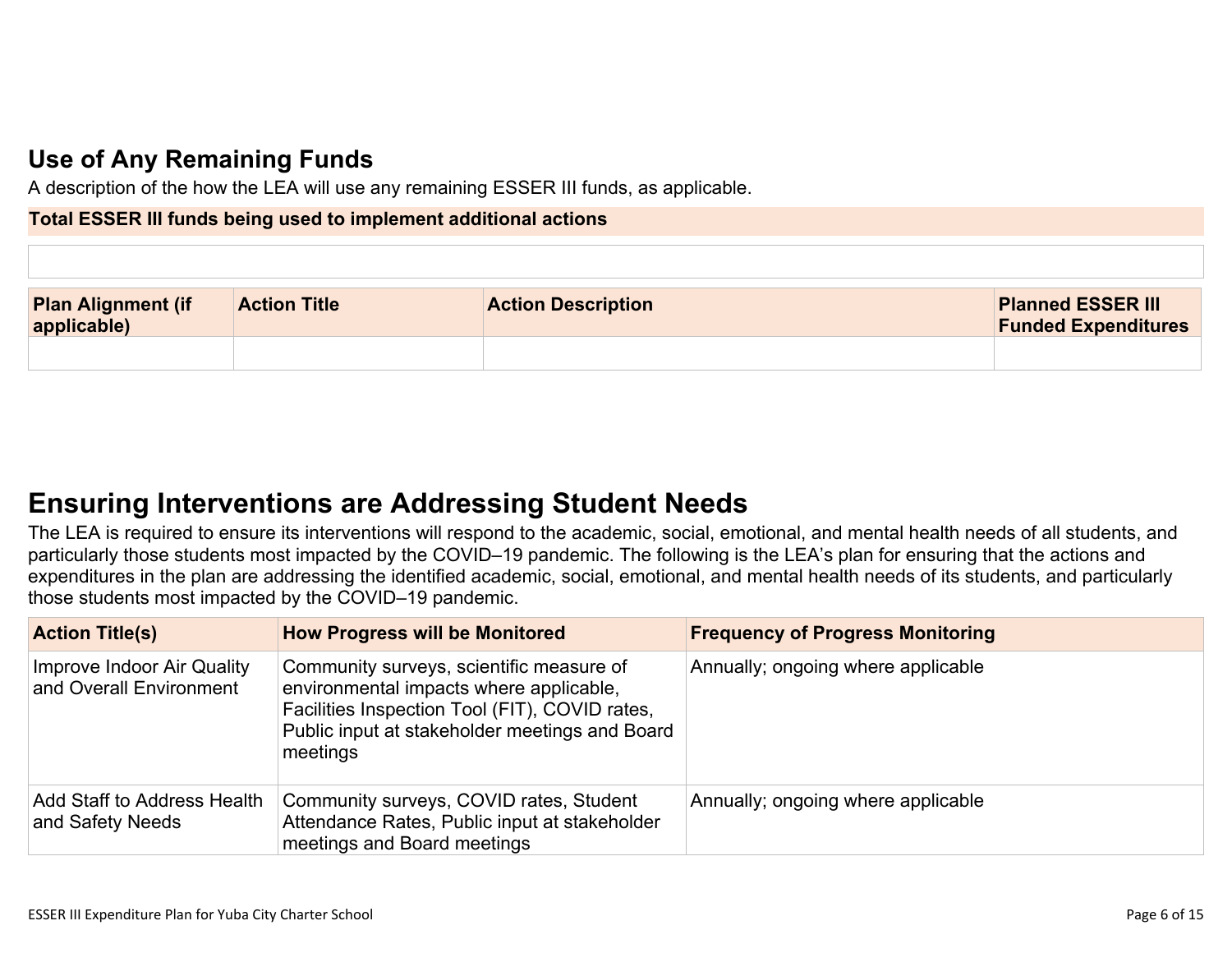| <b>Action Title(s)</b>                                                               | <b>How Progress will be Monitored</b>                                                                                   | <b>Frequency of Progress Monitoring</b> |
|--------------------------------------------------------------------------------------|-------------------------------------------------------------------------------------------------------------------------|-----------------------------------------|
| Improve School Grounds to<br><b>Facilitate Social Distancing</b>                     | Community surveys, COVID rates, Student<br>Attendance Rates, Public input at stakeholder<br>meetings and Board meetings | Annually; ongoing where applicable      |
| <b>Purchase Materials to</b><br>Improve Health and Safety                            | Community surveys, COVID rates, Student<br>Attendance Rates, Public input at stakeholder<br>meetings and Board meetings | Quarterly                               |
| Maintain Continuity of<br>Services by Stabilizing<br><b>Existing Staff</b>           | Local and state academic assessments, staff<br>attrition rates                                                          | Quarterly                               |
| <b>Expanded Learning</b>                                                             | Local and state academic assessments,<br>community surveys, attendance rates,<br>suspension rates, expulsion rates      | Quarterly                               |
| Hire Staff to Address Social-<br><b>Emotional Wellness</b>                           | Local and state academic assessments,<br>community surveys, attendance rates,<br>suspension rates, expulsion rates      | Quarterly                               |
| <b>Provide Professional</b><br>Learning to Improve<br><b>Instructional Practices</b> | Local and state academic assessments                                                                                    | Quarterly                               |
| <b>Purchase Supplemental</b><br>Materials to Improve<br><b>Teaching and Learning</b> | Local and state academic assessments                                                                                    | Quarterly                               |
| <b>Hire Staff to Address</b><br><b>Student Academic Needs</b>                        | Local and state academic assessments                                                                                    | Quarterly                               |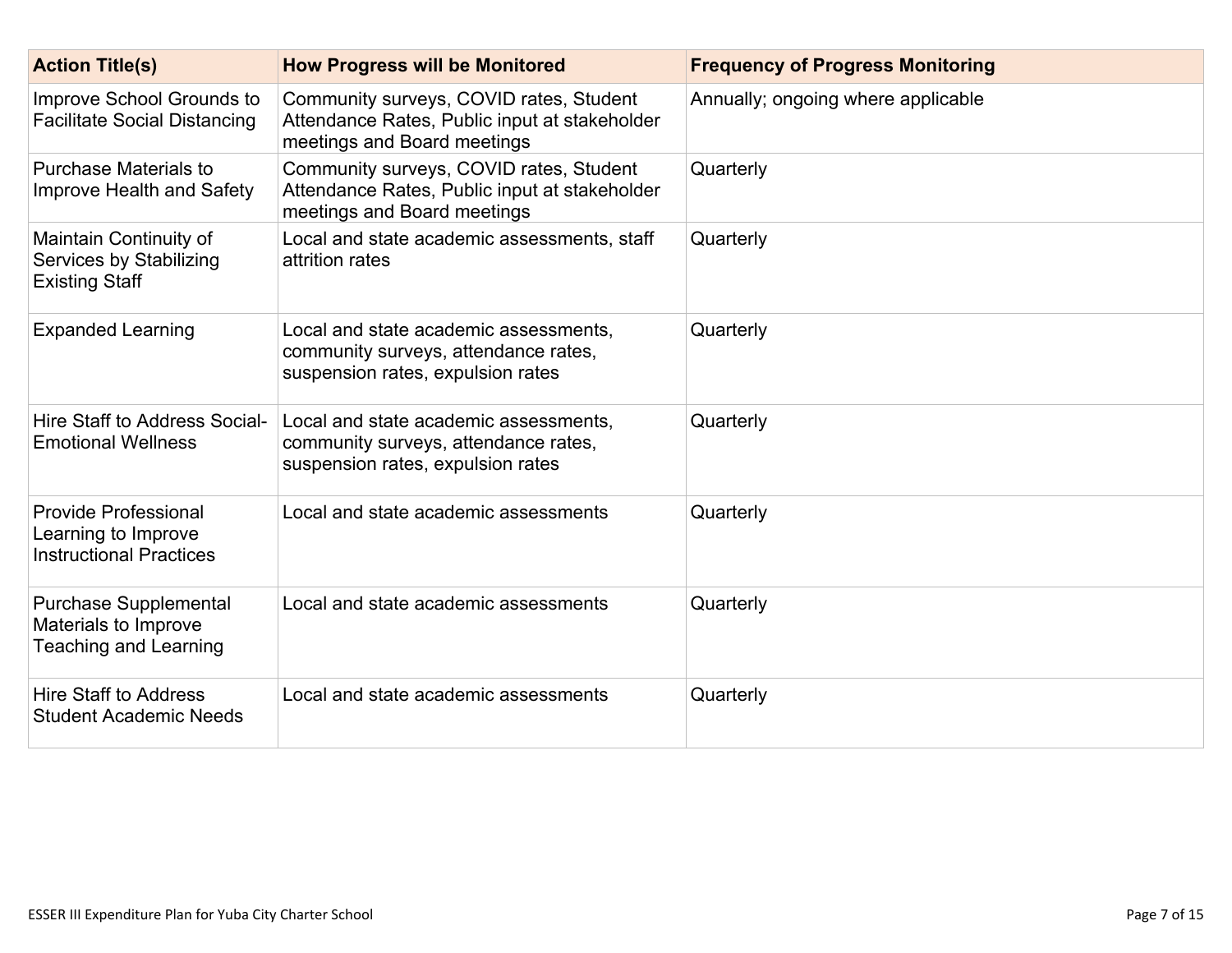# **ESSER III Expenditure Plan Instructions**

### **Introduction**

School districts, county offices of education (COEs), or charter schools, collectively known as local educational agencies (LEAs), that receive Elementary and Secondary School Emergency Relief (ESSER) funds under the American Rescue Plan (ARP) Act, referred to as ESSER III funds, are required to develop a plan for how they will use ESSER III funds to, at a minimum, address students' academic, social, emotional, and mental health needs, as well as the opportunity gaps that existed before, and were exacerbated by, the COVID-19 pandemic.

The plan must be adopted by the local governing board or body of the LEA at a public meeting on or before October 29, 2021 and must be submitted for review and approval within five days of adoption. A school district must submit its ESSER III Expenditure Plan to its COE for review and approval; a COE must submit its plan to the California Department of Education for review and approval. A charter school must submit its plan to its chartering authority for review and to the COE of the county in which the charter school operates for review and approval.

In addition, consistent with the requirements of the ARP, Volume 86, *Federal Register*, page 21201, April 22, 2021, the ESSER III Expenditure Plan must be:

- Written in an understandable and uniform format;
- Written in a language that parents can understand, to the extent practicable;
	- $\circ$  If it is not practicable to provide written translations to a parent with limited English proficiency, the plan must be orally translated for parents
- Provided in an alternative format to a parent who is an individual with a disability as defined by the Americans with Disabilities Act, upon request; and
- Be made publicly available on the LEA's website.

For additional information regarding ESSER III funding please see the ARP Act Funding web page at <https://www.cde.ca.gov/fg/cr/arpact.asp>.

*For technical assistance related to the completion of the ESSER III Expenditure Plan, please contact [EDReliefFunds@cde.ca.gov](mailto:EDReliefFunds@cde.ca.gov).* 

## **Fiscal Requirements**

- The LEA must use at least 20 percent (20%) of its ESSER III apportionment for expenditures related to addressing the academic impact of lost instructional time through the implementation of evidence-based interventions, such as summer learning or summer enrichment, extended day, comprehensive afterschool programs, or extended school year programs.
	- o For purposes of this requirement, "evidence-based interventions" include practices or programs that have **evidence** to show that they are effective at producing results and improving outcomes when implemented. This kind of evidence has generally been produced through formal studies and research. There are four tiers, or levels, of evidence: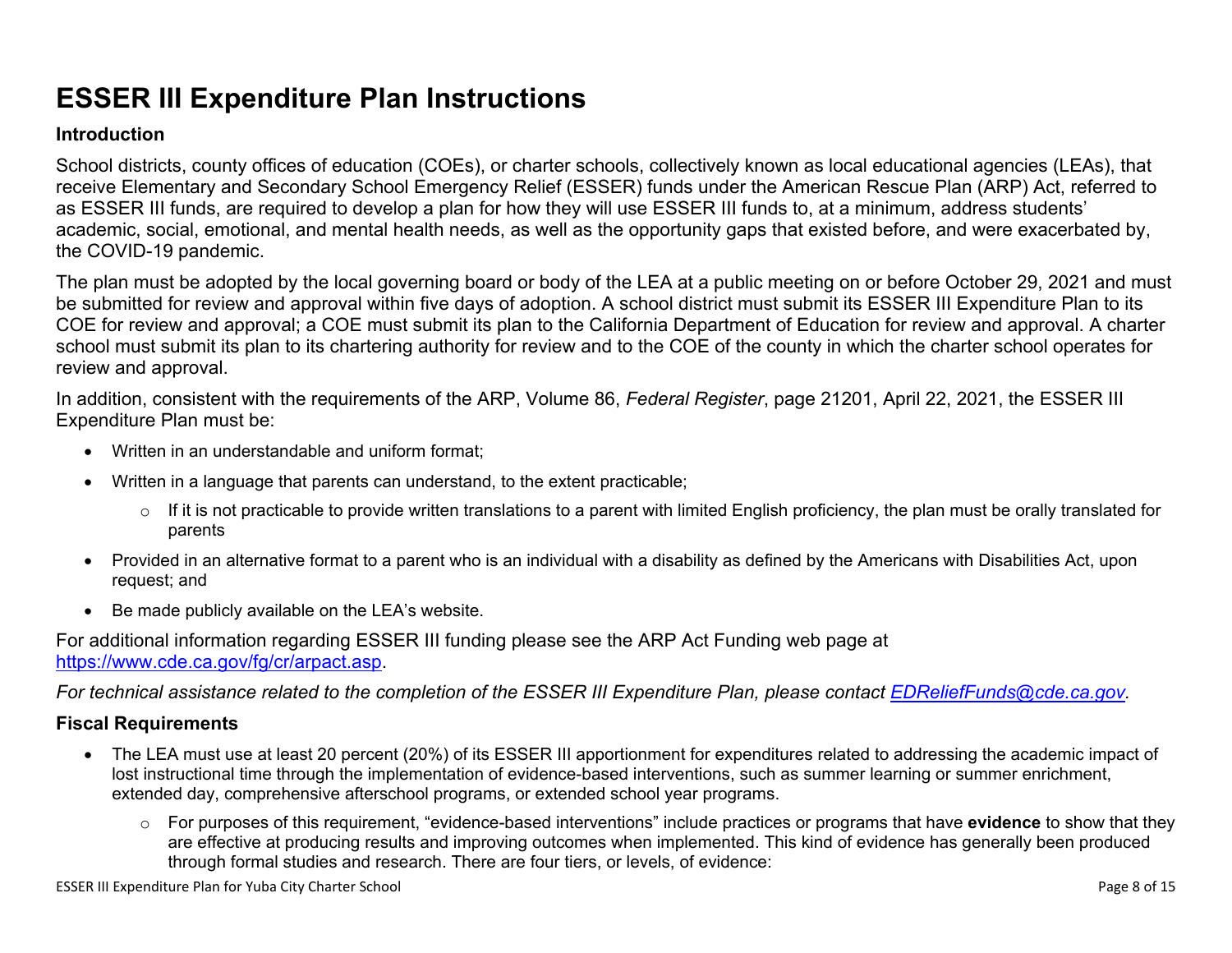- **Tier 1 Strong Evidence**: the effectiveness of the practices or programs is supported by one or more well-designed and wellimplemented randomized control experimental studies.
- **Tier 2 Moderate Evidence**: the effectiveness of the practices or programs is supported by one or more well-designed and wellimplemented quasi-experimental studies.
- Tier 3 Promising Evidence: the effectiveness of the practices or programs is supported by one or more well-designed and wellimplemented correlational studies (with statistical controls for selection bias).
- **EXTIET 4 Demonstrates a Rationale**: practices that have a well-defined logic model or theory of action, are supported by research, and have some effort underway by a State Educational Agency, LEA, or outside research organization to determine their effectiveness.
- o **For additional information please see the Evidence-Based Interventions Under the ESSA web page at**  <https://www.cde.ca.gov/re/es/evidence.asp>**.**
- The LEA must use the remaining ESSER III funds consistent with section 2001(e)(2) of the ARP Act, including for:
	- $\circ$  Any activity authorized by the Elementary and Secondary Education Act (ESEA) of 1965;
	- $\circ$  Any activity authorized by the Individuals with Disabilities Education Act (IDEA);
	- o Any activity authorized by the Adult Education and Family Literacy Act;
	- $\circ$  Any activity authorized by the Carl D. Perkins Career and Technical Education Act of 2006;
	- $\circ$  Coordination of preparedness and response efforts of LEAs with State, local, Tribal, and territorial public health departments, and other relevant agencies, to improve coordinated responses among such entities to prevent, prepare for, and respond to COVID-19;
	- $\circ$  Activities to address the unique needs of low-income students, students with disabilities, English learners, racial and ethnic minorities, homeless students, and foster youth, including how outreach and service delivery will meet the needs of each population;
	- o Developing and implementing procedures and systems to improve the preparedness and response efforts of LEAs;
	- $\circ$  Training and professional development for staff of the LEA on sanitation and minimizing the spread of infectious diseases;
	- $\circ$  Purchasing supplies to sanitize and clean the facilities of an LEA, including buildings operated by such agency;
	- $\circ$  Planning for, coordinating, and implementing activities during long-term closures, including providing meals to eligible students, providing technology for online learning to all students, providing guidance for carrying out requirements under IDEA, and ensuring other educational services can continue to be provided consistent with all Federal, State, and local requirements;
	- $\circ$  Purchasing education technology (including hardware, software, and connectivity) for students who are served by the LEA that aids in regular and substantive educational interaction between students and their classroom instructors, including low-income students and children with disabilities, which may include assistive technology or adaptive equipment;
	- $\circ$  Providing mental health services and supports, including through the implementation of evidence-based full-service community schools;
	- o Planning and implementing activities related to summer learning and supplemental after school programs, including providing classroom instruction or online learning during the summer months and addressing the needs of underserved students;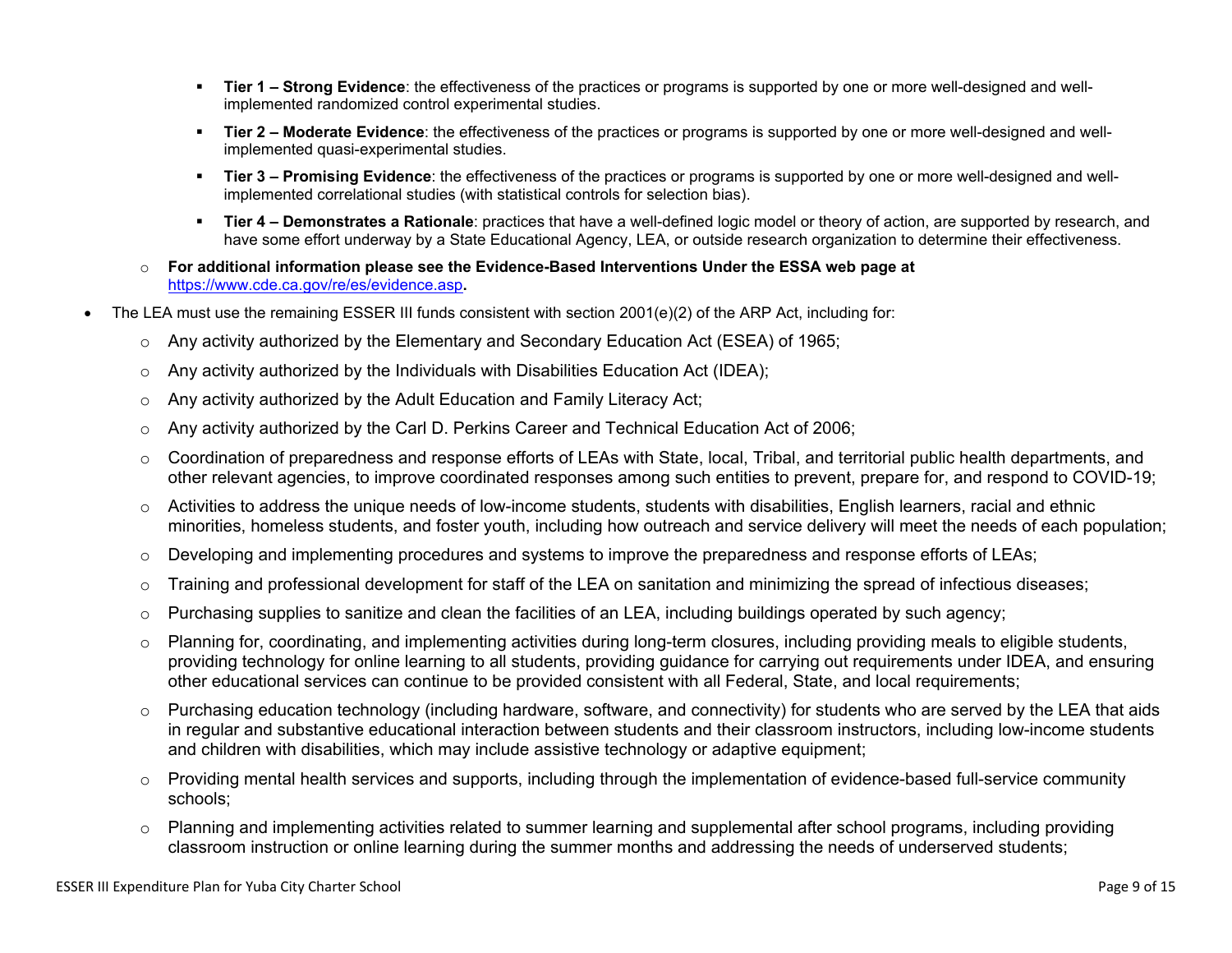- $\circ$  Addressing learning loss among students, including underserved students, by:
	- Administering and using high-quality assessments that are valid and reliable, to accurately assess students' academic progress and assist educators in meeting students' academic needs, including through differentiated instruction,
	- **•** Implementing evidence-based activities to meet the comprehensive needs of students,
	- Providing information and assistance to parents and families of how they can effectively support students, including in a distance learning environment, and
	- Tracking student attendance and improving student engagement in distance education;

**Note:** A definition of "underserved students" is provided in the Community Engagement section of the instructions.

- $\circ$  School facility repairs and improvements to enable operation of schools to reduce risks of virus transmission and exposure to environmental health hazards, and to support student health needs;
- $\circ$  Inspection, testing, maintenance, repair, replacement, and upgrade projects to improve the indoor air quality in school facilities, including mechanical and nonmechanical heating, ventilation, and air conditioning systems, filtering, purification and other air cleaning, fans, control systems, and window and door replacement;
- $\circ$  Developing strategies and implementing public health protocols including, to the greatest extent practicable, policies in line with guidance from the Centers for Disease Control and Prevention (CDC) for the reopening and operation of school facilities to effectively maintain the health and safety of students, educators, and other staff;
- $\circ$  Other activities that are necessary to maintain the operation of and continuity of services in LEAs and continuing to employ existing staff of the LEA.

## <span id="page-9-0"></span>**Other LEA Plans Referenced in this Plan**

In developing the plan, the LEA has flexibility to include community input and/or actions included in other planning documents, such as the Local Control and Accountability Plan (LCAP) and/or the Expanded Learning Opportunities (ELO) Grant Plan, provided that the input and/or actions address the requirements of the ESSER III Expenditure Plan.

An LEA that chooses to utilize community input and/or actions from other planning documents must provide the name of the plan(s) referenced by the LEA and a description of where the plan(s) may be accessed by the public (such as a link to a web page or the street address of where the plan(s) are available) in the table. The LEA may add or delete rows from the table as necessary.

An LEA that chooses not to utilize community input and/or actions from other planning documents may provide a response of "Not Applicable" in the table.

### <span id="page-9-1"></span>**Summary of Expenditures**

The Summary of Expenditures table provides an overview of the ESSER III funding received by the LEA and how the LEA plans to use its ESSER III funds to support the strategies and interventions being implemented by the LEA.

#### **Instructions**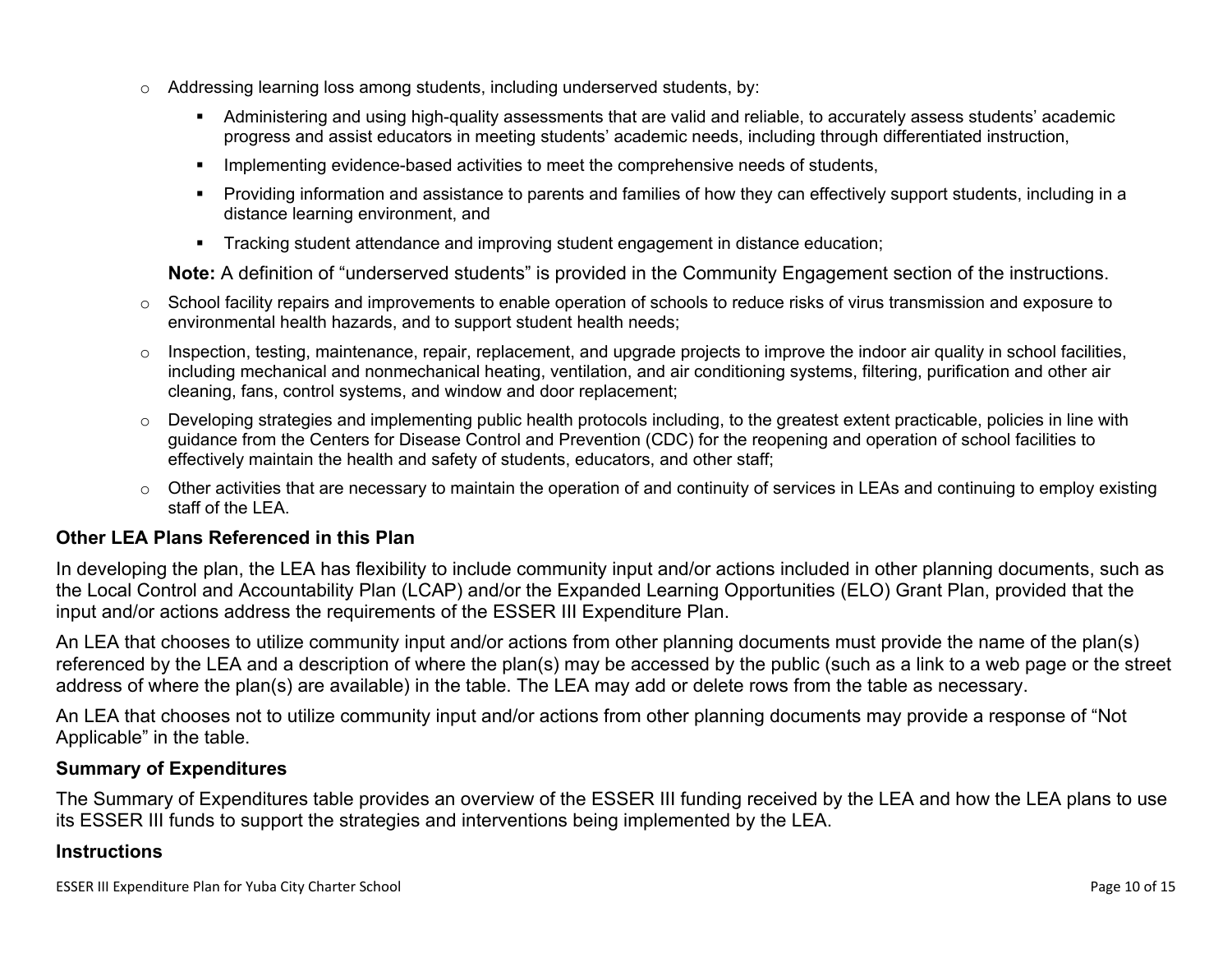For the 'Total ESSER III funds received by the LEA,' provide the total amount of ESSER III funds received by the LEA.

In the Total Planned ESSER III Expenditures column of the table, provide the amount of ESSER III funds being used to implement the actions identified in the applicable plan sections.

For the 'Total ESSER III funds included in this plan,' provide the total amount of ESSER III funds being used to implement actions in the plan.

## <span id="page-10-0"></span>**Community Engagement**

### **Purpose and Requirements**

An LEA's decisions about how to use its ESSER III funds will directly impact the students, families, and the local community, and thus the LEA's plan must be tailored to the specific needs faced by students and schools. These community members will have significant insight into what prevention and mitigation strategies should be pursued to keep students and staff safe, as well as how the various COVID–19 prevention and mitigation strategies impact teaching, learning, and day-to-day school experiences.

An LEA must engage in meaningful consultation with the following community members, as applicable to the LEA:

- Students:
- Families, including families that speak languages other than English;
- School and district administrators, including special education administrators;
- Teachers, principals, school leaders, other educators, school staff, and local bargaining units, as applicable.

"Meaningful consultation" with the community includes considering the perspectives and insights of each of the required community members in identifying the unique needs of the LEA, especially related to the effects of the COVID-19 pandemic. Comprehensive strategic planning will utilize these perspectives and insights to determine the most effective strategies and interventions to address these needs through the programs and services the LEA implements with its ESSER III funds.

Additionally, an LEA must engage in meaningful consultation with the following groups to the extent that they are present or served in the LEA:

- Tribes:
- Civil rights organizations, including disability rights organizations (e.g. the American Association of People with Disabilities, the American Civil Liberties Union, National Association for the Advancement of Colored People, etc.); and
- Individuals or advocates representing the interests of children with disabilities, English learners, homeless students, foster youth, migratory students, children who are incarcerated, and other underserved students.
	- o For purposes of this requirement "underserved students" include:
		- Students who are low-income: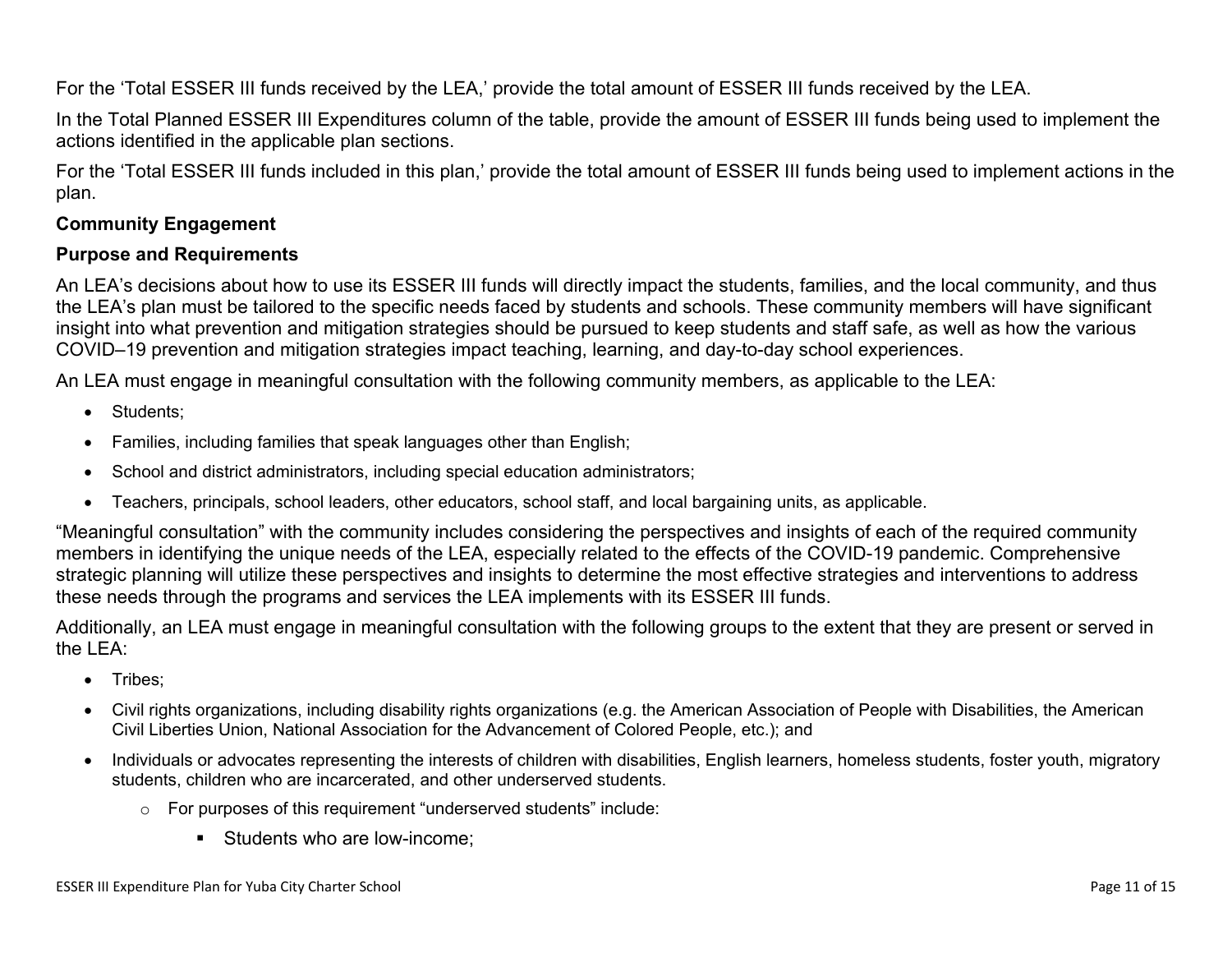- **EXECUTE:** Students who are English learners;
- Students of color:
- Students who are foster youth;
- **E** Homeless students;
- Students with disabilities: and
- Migratory students.

LEAs are also encouraged to engage with community partners, expanded learning providers, and other community organizations in developing the plan.

Information and resources that support effective community engagement may be found under *Resources* on the following web page of the CDE's website: <https://www.cde.ca.gov/re/lc>.

# **Instructions**

In responding to the following prompts, the LEA may reference or include input provided by community members during the development of existing plans, including the LCAP and/or the ELO Grant Plan, to the extent that the input is applicable to the requirements of the ESSER III Expenditure Plan. Descriptions provided should include sufficient detail yet be sufficiently succinct to promote a broad understanding among the LEA's local community.

# **A description of the efforts made by the LEA to meaningfully consult with its required community members and the opportunities provided by the LEA for public input in the development of the plan.**

A sufficient response to this prompt will describe how the LEA sought to meaningfully consult with its required community members in the development of the plan, how the LEA promoted the opportunities for community engagement, and the opportunities that the LEA provided for input from the public at large into the development of the plan.

As noted above, a description of "meaningful consultation" with the community will include an explanation of how the LEA has considered the perspectives and insights of each of the required community members in identifying the unique needs of the LEA, especially related to the effects of the COVID-19 pandemic.

# **A description of the how the development of the plan was influenced by community input.**

A sufficient response to this prompt will provide clear, specific information about how input from community members and the public at large was considered in the development of the LEA's plan for its use of ESSER III funds. This response must describe aspects of the ESSER III Expenditure Plan that were influenced by or developed in response to input from community members.

- For the purposes of this prompt, "aspects" may include:
	- Prevention and mitigation strategies to continuously and safely operate schools for in-person learning;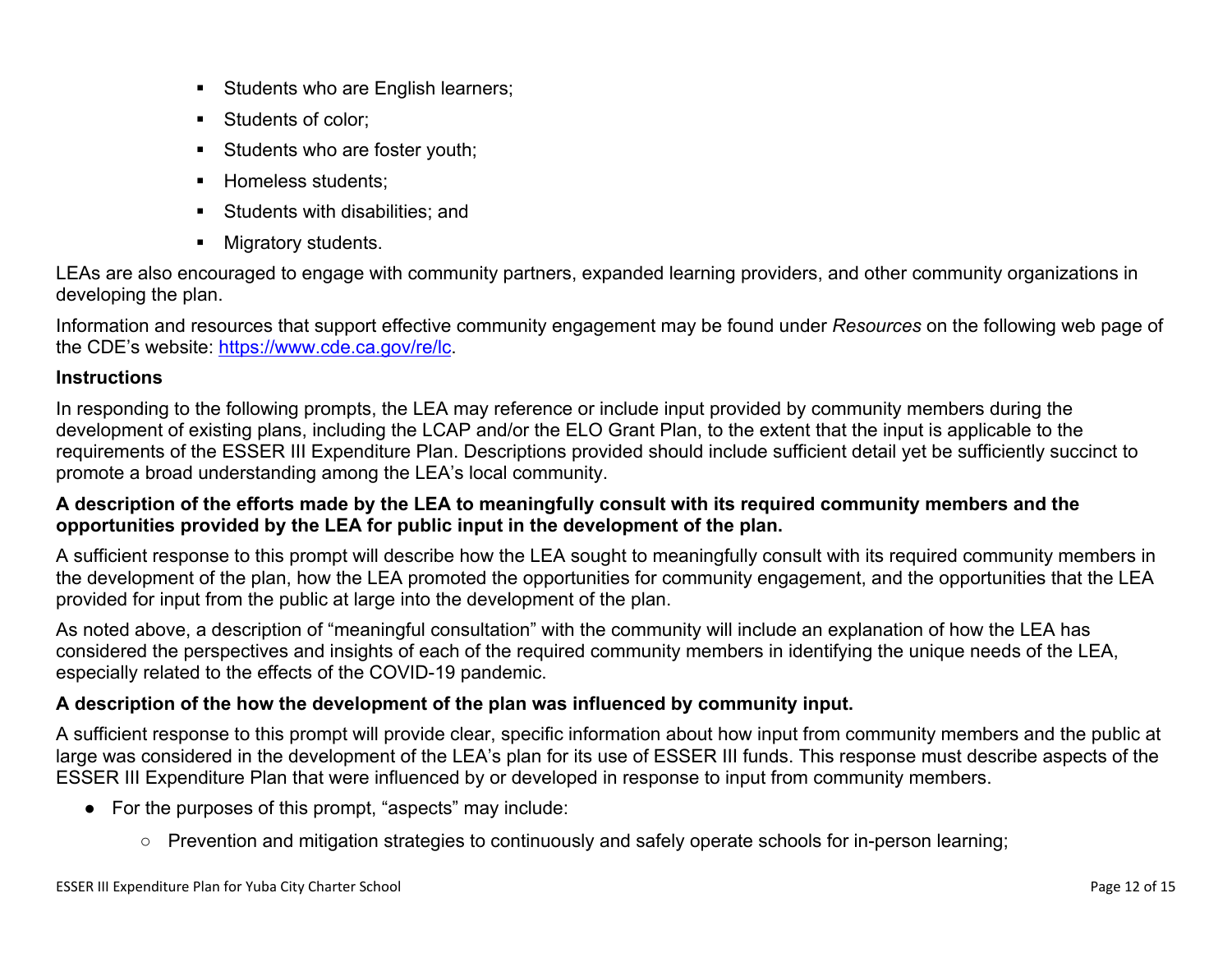- Strategies to address the academic impact of lost instructional time through implementation of evidence-based interventions (e.g. summer learning or summer enrichment, extended day, comprehensive afterschool programs, or extended school year programs);
- Any other strategies or activities implemented with the LEA's ESSER III fund apportionment consistent with section 2001(e)(2) of the ARP Act; and
- Progress monitoring to ensure interventions address the academic, social, emotional, and mental health needs for all students, especially those students disproportionately impacted by COVID-19

For additional information and guidance, please see the U.S. Department of Education's Roadmap to Reopening Safely and Meeting All Students' Needs Document, available here: [https://www2.ed.gov/documents/coronavirus/reopening-2.pdf.](https://www2.ed.gov/documents/coronavirus/reopening-2.pdf)

## <span id="page-12-0"></span>**Planned Actions and Expenditures**

### **Purpose and Requirements**

As noted in the Introduction, an LEA receiving ESSER III funds is required to develop a plan to use its ESSER III funds to, at a minimum, address students' academic, social, emotional, and mental health needs, as well as the opportunity gaps that existed before, and were exacerbated by, the COVID-19 pandemic.

#### **Instructions**

An LEA has the flexibility to include actions described in existing plans, including the LCAP and/or ELO Grant Plan, to the extent that the action(s) address the requirements of the ESSER III Expenditure Plan. When including action(s) from other plans, the LEA must describe how the action(s) included in the ESSER III Expenditure Plan supplement the work described in the plan being referenced. The LEA must specify the amount of ESSER III funds that it intends to use to implement the action(s); these ESSER III funds must be in addition to any funding for those action(s) already included in the plan(s) referenced by the LEA. Descriptions of actions provided should include sufficient detail yet be sufficiently succinct to promote a broad understanding among the LEA's local community.

### <span id="page-12-1"></span>**Strategies for Continuous and Safe In-Person Learning**

Provide the total amount of funds being used to implement actions related to Continuous and Safe In-Person Learning, then complete the table as follows:

- If the action(s) are included in another plan, identify the plan and provide the applicable goal and/or action number from the plan. If the action(s) are not included in another plan, write "N/A".
- Provide a short title for the action(s).
- Provide a description of the action(s) the LEA will implement using ESSER III funds for prevention and mitigation strategies that are, to the greatest extent practicable, in line with the most recent CDC guidance, in order to continuously and safely operate schools for in-person learning.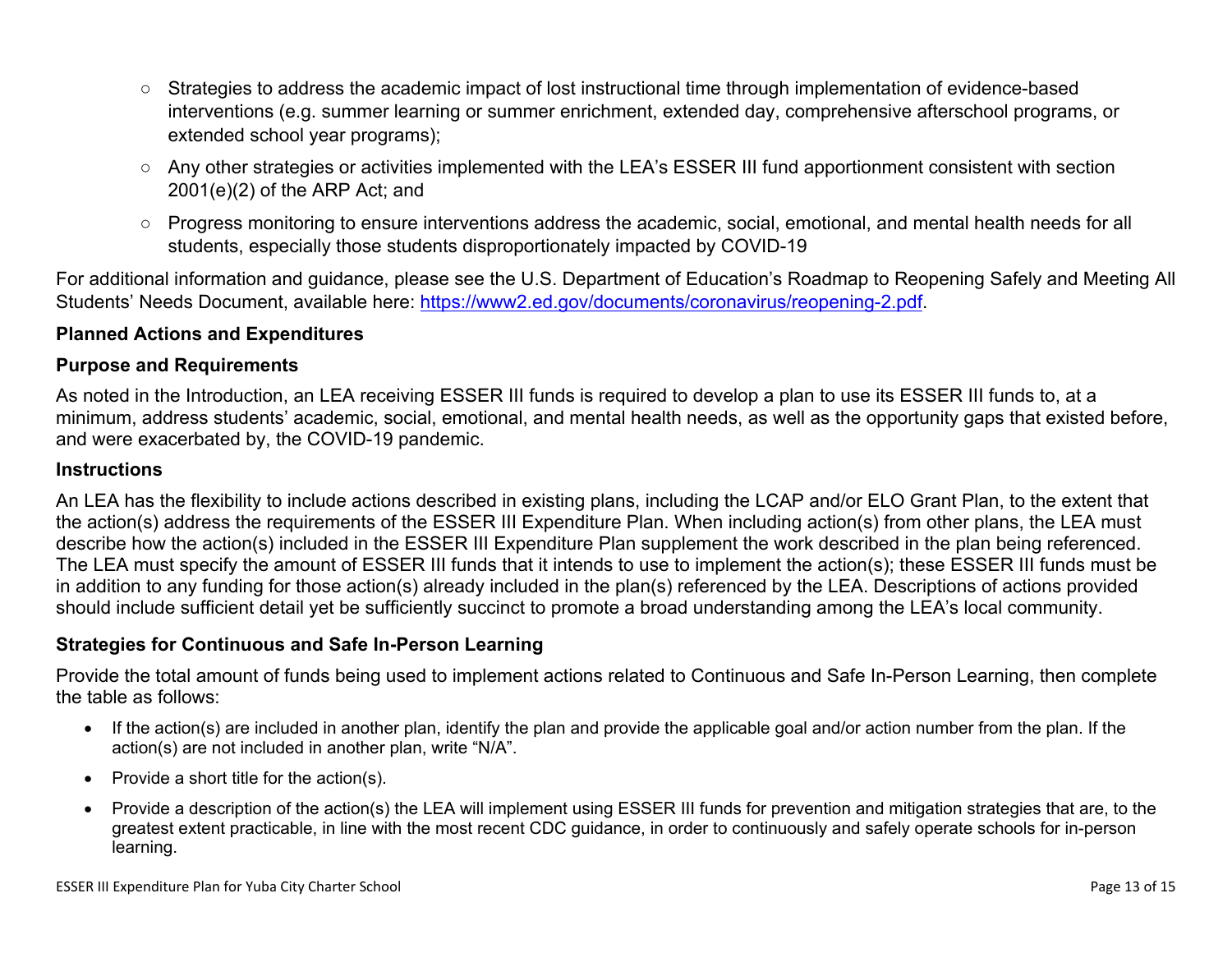• Specify the amount of ESSER III funds the LEA plans to expend to implement the action(s); these ESSER III funds must be in addition to any funding for those action(s) already included in the plan(s) referenced by the LEA.

#### <span id="page-13-0"></span>**Addressing the Impact of Lost Instructional Time**

As a reminder, the LEA must use not less than 20 percent of its ESSER III funds to address the academic impact of lost instructional time. Provide the total amount of funds being used to implement actions related to addressing the impact of lost instructional time, then complete the table as follows:

- If the action(s) are included in another plan, identify the plan and provide the applicable goal and/or action number from the plan. If the action(s) are not included in another plan, write "N/A".
- Provide a short title for the action(s).
- Provide a description of the action(s) the LEA will implement using ESSER III funds to address the academic impact of lost instructional time through the implementation of evidence-based interventions, such as summer learning or summer enrichment, extended day, comprehensive afterschool programs, or extended school year programs.
- Specify the amount of ESSER III funds the LEA plans to expend to implement the action(s); these ESSER III funds must be in addition to any funding for those action(s) already included in the plan(s) referenced by the LEA.

#### <span id="page-13-1"></span>**Use of Any Remaining Funds**

After completing the Strategies for Continuous and Safe In-Person Learning and the Addressing the Impact of Lost Instructional Time portions of the plan, the LEA may use any remaining ESSER III funds to implement additional actions to address students' academic, social, emotional, and mental health needs, as well as to address opportunity gaps, consistent with the allowable uses identified above in the Fiscal Requirements section of the Instructions. LEAs choosing to use ESSER III funds in this manner must provide the total amount of funds being used to implement actions with any remaining ESSER III funds, then complete the table as follows:

- If the action(s) are included in another plan, identify the plan and provide the applicable goal and/or action number from the plan. If the action(s) are not included in another plan, write "N/A".
- Provide a short title for the action(s).
- Provide a description of any additional action(s) the LEA will implement to address students' academic, social, emotional, and mental health needs, as well as to address opportunity gaps, consistent with the allowable uses identified above in the Fiscal Requirements section of the Instructions. If an LEA has allocated its entire apportionment of ESSER III funds to strategies for continuous and safe in-person learning and/or to addressing the impact of lost instructional time, the LEA may indicate that it is not implementing additional actions.
- Specify the amount of ESSER III funds the LEA plans to expend to implement the action(s); these ESSER III funds must be in addition to any funding for those action(s) already included in the plan(s) referenced by the LEA. If the LEA it is not implementing additional actions the LEA must indicate "\$0".

#### <span id="page-13-2"></span>**Ensuring Interventions are Addressing Student Needs**